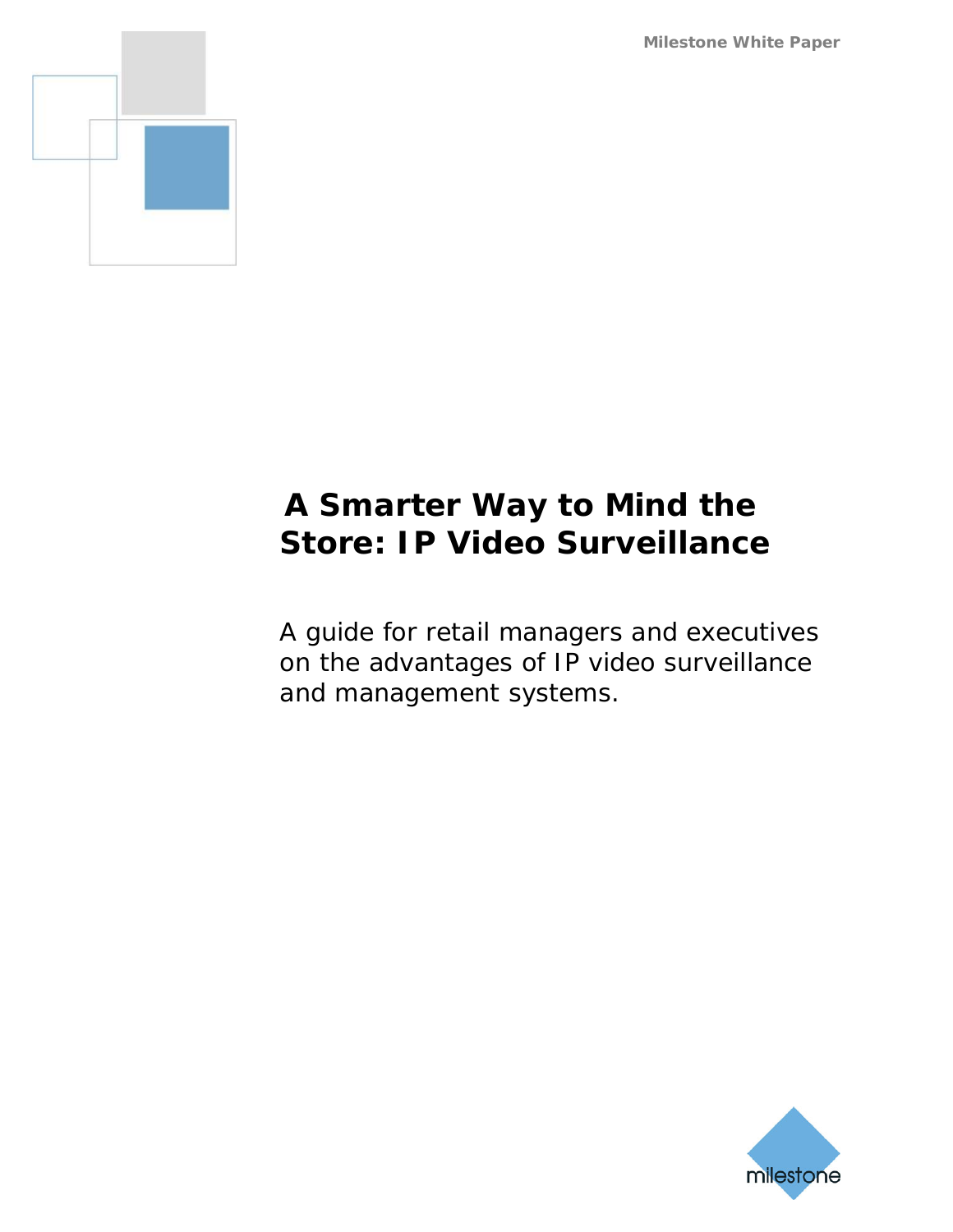# **Table Of Contents**

| WHERE TRADITIONAL (ANALOG) VIDEO SURVEILLANCE             |  |
|-----------------------------------------------------------|--|
|                                                           |  |
|                                                           |  |
| 2. Delivering greater business value  6                   |  |
| 3. Reducing total cost of ownership through IP video      |  |
| 4. Saving staff time through centralized management       |  |
|                                                           |  |
| <b>MAKING THE TRANSITION TO IP VIDEO SURVEILLANCE  10</b> |  |
|                                                           |  |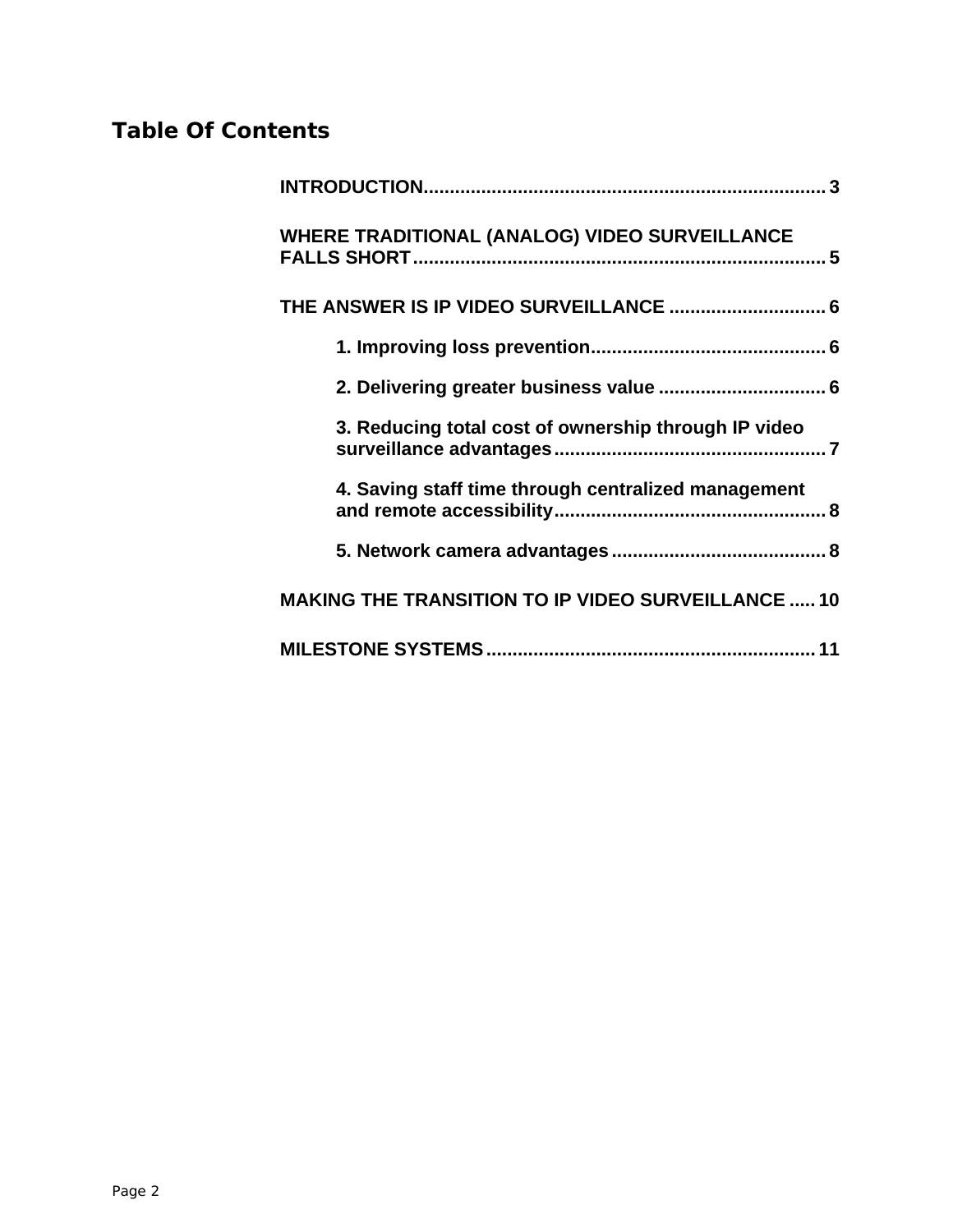## <span id="page-2-0"></span>**Introduction**

In both retail operations and the sales floor, the competition is fierce and the profit margins are slim. To stay on top, retailers have to seize every advantage they can. This often means adopting the latest technological advances as they become available. That's why today nearly every aspect of retail operations, from inventory to hiring, is computerized and networked. Now is the time to add video surveillance to the list.

IP (Internet Protocol) video surveillance gives retailers new tools and capabilities for improving loss prevention and store performance. By enabling video to be captured as digital information and accessed anywhere on an IP-based network, IP video surveillance allows your loss prevention staff and other departments to view, analyze and manage surveillance video. Built-in intelligence also enables cameras to automatically detect and alert staff to potential thefts, suspicious behavior, and other events.

The advantages hardly stop there. This same intelligence opens the door to new in-store research methods for determining the effectiveness of store layout, display design, and employee behavior. What's more, through advantages in using common networking and digital camera technology, stores can achieve everything from a lower total cost of ownership to higher resolution imagery that improves forensic evidence and repurposing for training and other uses.

This white paper introduces managers and executives to the many retail business advantages of IP video surveillance.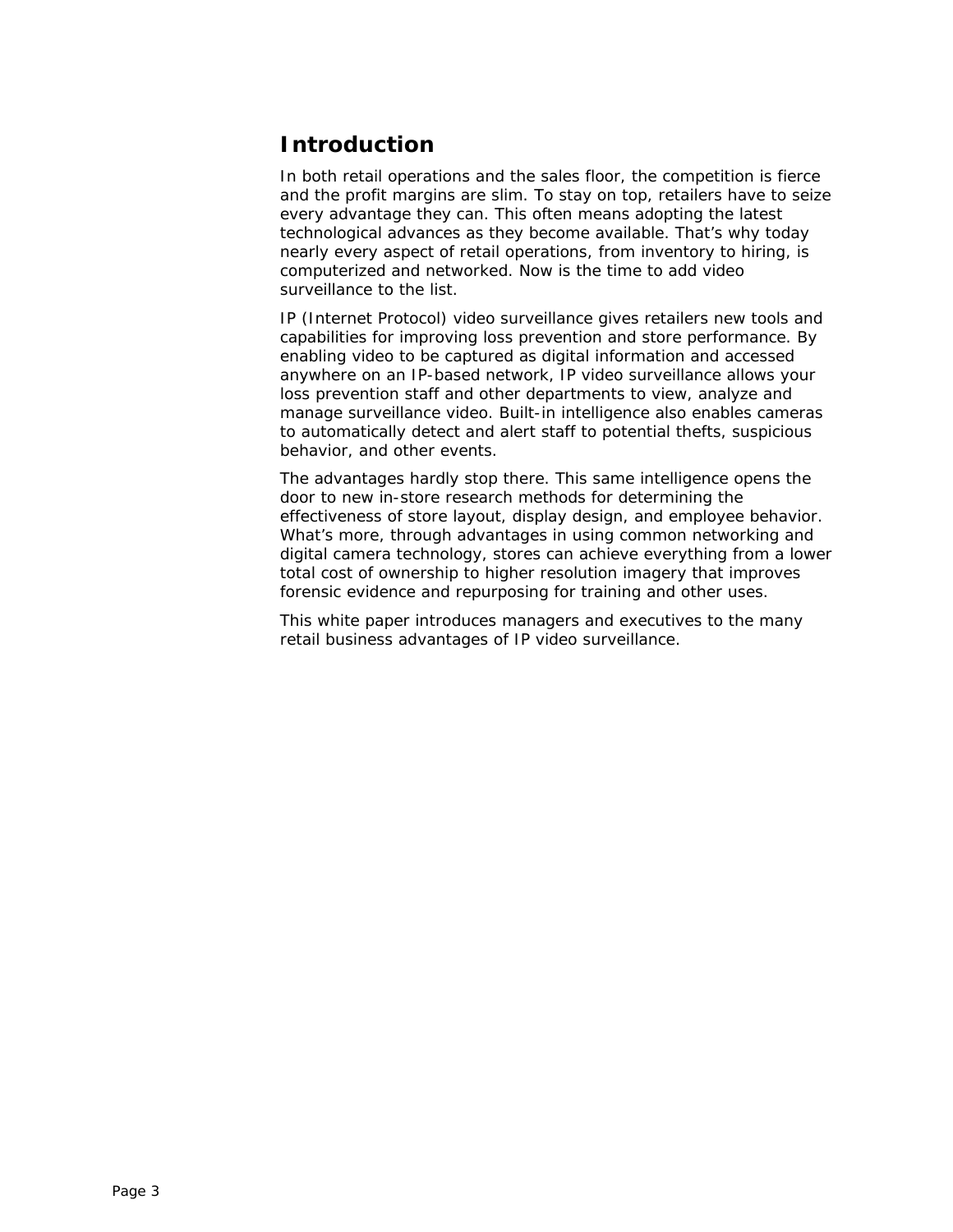#### **Authors:**



Eric Fullerton, President, Milestone Systems Inc., the world's leading developer<sup>[1](#page-3-0)</sup> of open platform IP video management software.



Jumbi Edulbehram, Director, Strategic Channel, Axis Communications Inc., the global market leader in networked video products $^2$  $^2$ .



Special expertise and data provided by: Dr. Read Hayes, PhD, CPP, Director, Loss Prevention Research Council.

<span id="page-3-0"></span><sup>&</sup>lt;sup>1</sup> Source: "The EMEA and World Markets for CCTV and Video Surveillance Equipment" IMS Research reports from 2004 & 2005 (published 2006).

<span id="page-3-1"></span> $2$  Ibid.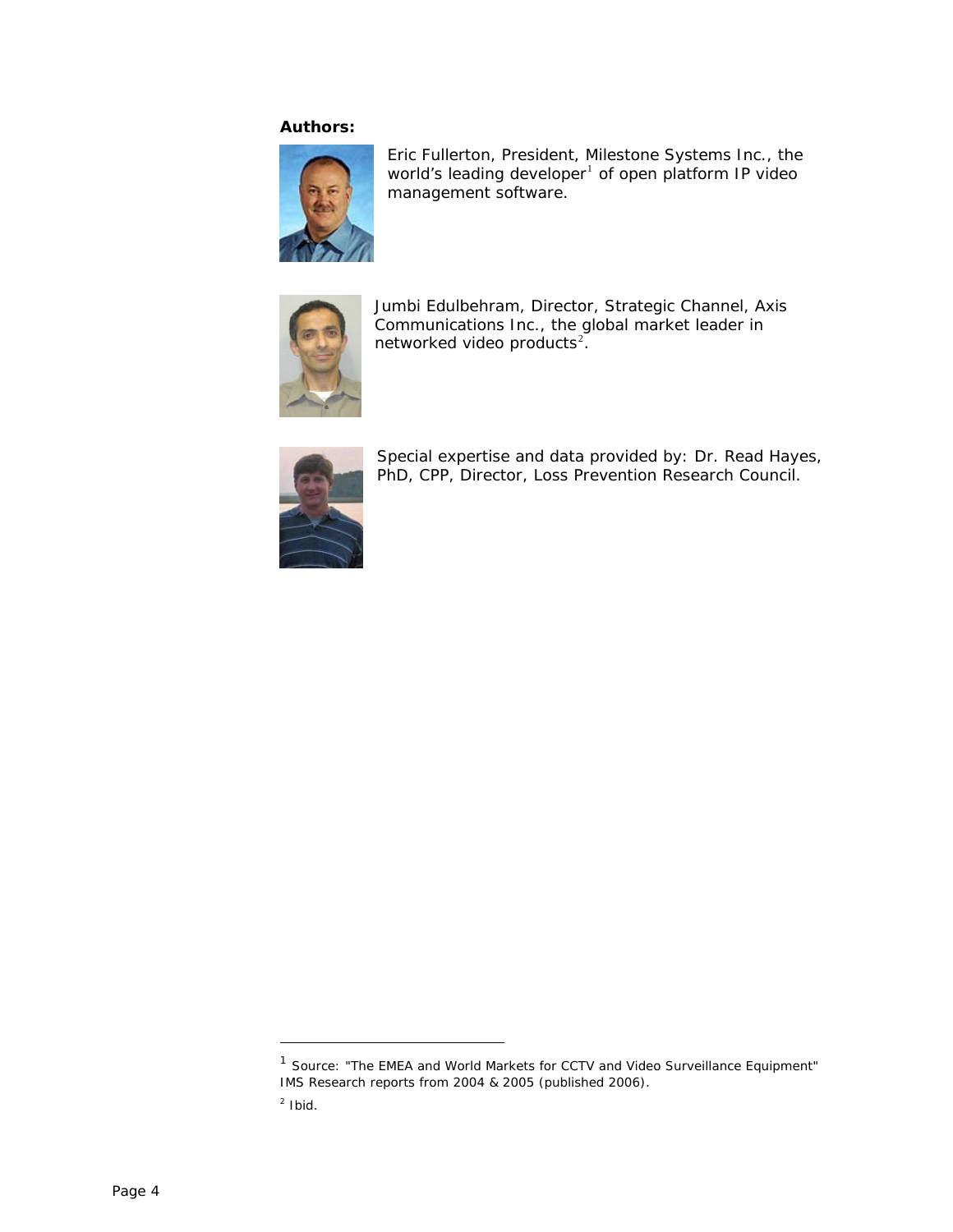# <span id="page-4-0"></span>**Where traditional (analog) video surveillance falls short**

As both a deterrent and a source of evidence, video surveillance is recognized as an essential element to any retail operation's loss prevention program. According to market researcher J.P. Freeman Co., in the U.S. alone there are 6 million video cameras mounted in stores watching customers and employees. A large retail chain with 1,500 locations can record more than 50 years of analog video throughout its stores in a single day.

How effectively used is this video? Not very. Inventory shrinkage continues to be an expensive problem for the retail industry. In 2004, total losses were close to \$31 billion, accounting for more than 1.5 percent of total retail sales across North America (National Retail Security Survey, University of Florida). This percentage changes little from year to year, yet as overall sales continue to grow, billions more dollars are added to the total amount of losses. If a company could reduce its percentage of losses from shrinkage by even a tenth of a percent across its stores, it would see a significant improvement to its bottom line.

A major weakness in loss prevention techniques today is the inability of analog video equipment to detect criminal behavior and alert personnel. Someone has to be constantly watching store monitors – or later search through hours of video to find a particular instance of theft. Poor video quality also hurts effectiveness. Analog surveillance cameras are only capable of video resolutions equivalent to 0.4 megapixels, whereas the latest digital video surveillance cameras provide much higher resolution. Blurry, low resolution analog images often fail to provide conclusive evidence in theft prosecutions or insurance fraud cases, such as bogus injury claims. Such images aren't sharp enough to read license plate numbers, work poorly in training videos, and have no value for other uses, such as facial recognition systems.

Think back to those 50 years of video being recorded by 1,500 stores in an average day. What if:

- That video was sharper and could alert you to a theft?
- There was a way to tap the incredibly rich information in all this video for activities such as store design research?
- You could use it as an operations management tool measuring how long it takes for an employee to help a customer waiting at a customer service kiosk?
- You could do searches for organized crime behaviors and create training videos for employee showing these behaviors?
- The video was so sharp you could see enough detail to read an employee badge number?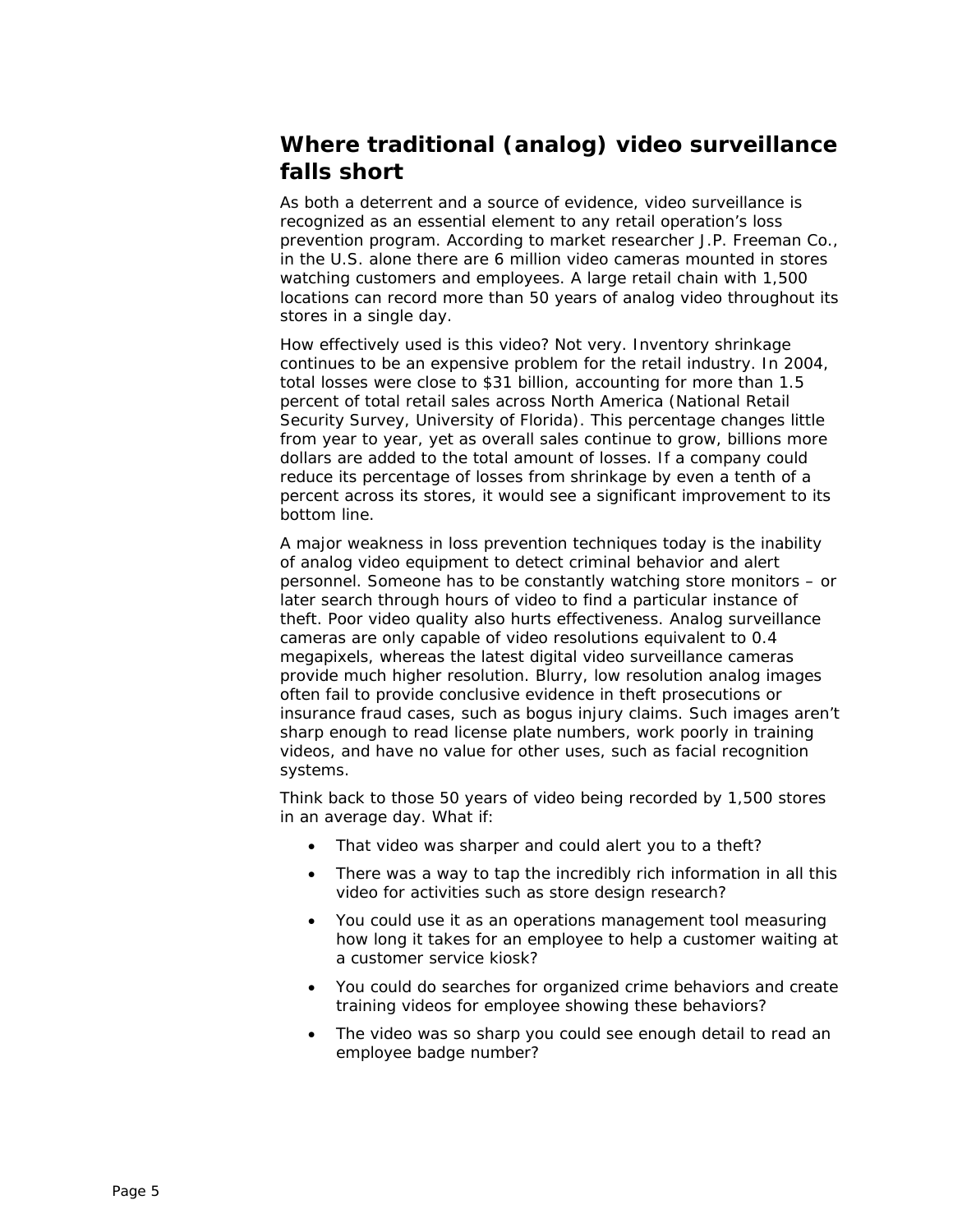### <span id="page-5-0"></span>**The answer is IP video surveillance**

IP video surveillance brings all the advantages of network cameras and IP networking to video surveillance. Using digital cameras, it gives you sharper color video, greater coverage, and better zooming capabilities. Incorporating video surveillance into your local area network (LAN) makes the video collected at every store available throughout your network. This means other departments can use store video capabilities for training, consumer behavior research, testing store layout and display design, and many other uses. What's more, the cameras can be more "intelligent." IP video surveillance systems can actually "watch" for certain kinds of behavior, events and actions. You no longer need people monitoring the monitors.

Here's a look at five key advantages of IP video surveillance.

#### **1. Improving loss prevention**

The programmable intelligence capabilities of IP video surveillance and network cameras enable detection of suspicious behavior by customers or employees, reducing the need for dedicated loss prevention staff to monitor shoppers. In fact, smart network cameras may be more effective than staff. After 20 minutes or so, the average person's attention wanes watching monitors. A smart camera is always attentive.

Intelligence at the camera level closes many gaps in loss prevention. IP video surveillance systems can be set up to:

- Detect suspicious behaviors, such as a consumer taking multiple units of an item not normally bought in bulk, or a cashier deliberately not scanning a purchase.
- Capture organized crime behaviors in a store and enable you to quickly communicate them to other stores in your chain.
- Integrate video surveillance with electronic article systems (EAS) to ensure proper procedures are being followed, such as stopping customers who set off the alarm at the door.
- Directly connect video with point-of-sale (POS) systems to uncover employee sweethearting (giving unauthorized discounts to friends) or other improper sales. For instance, video can be activated every time an age-restricted sale is made or a refund given.

#### **2. Delivering greater business value**

Intelligent network cameras and the ability to store and access video on the network is driving many of the smartest retailers in the industry to investigate new uses of video surveillance to improve their bottom line. Some are working with the Loss Prevention Research Council in a program called StoreLab™ to co-develop and test innovative store layouts, work processes, and technologies to maximize sales, profit and productivity, while minimizing losses and crime. For one study, nearly a dozen stores of all different types (mass merchant, drug, home improvement, club, department, and specialty) are giving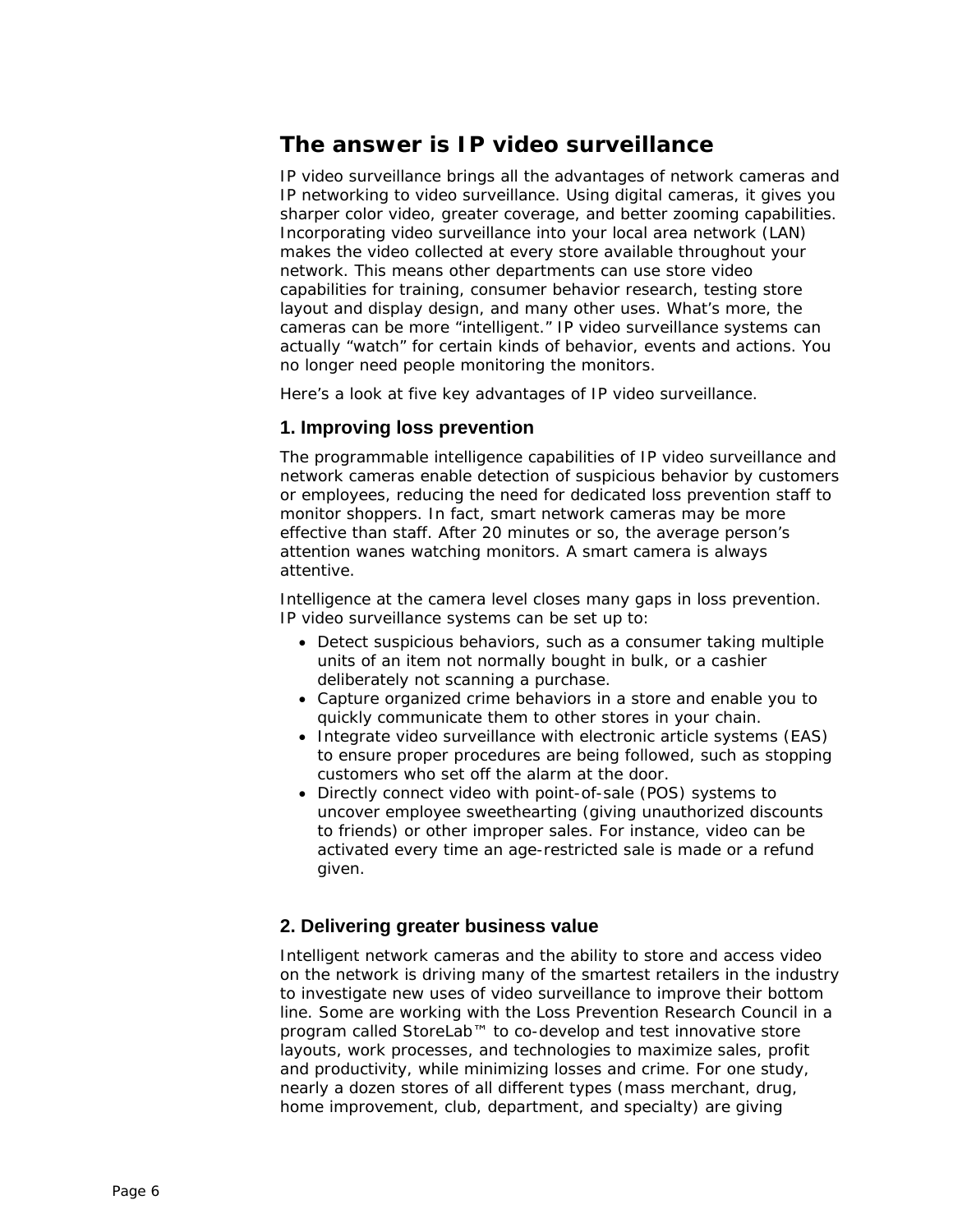<span id="page-6-0"></span>researchers access to their networks to test ways IP video surveillance can be used to study consumer behavior, employee tasking, and loss prevention.

IP video surveillance is ideal for these applications because it can be set up to recognize certain actions and events, plus makes it easy to search thousands of hours of video to find the few minutes of footage that correspond to your search.

Some ways your company could use the video your store collects every day include:

- Monitoring the number of customers entering and leaving and the length of checkout lines to provide alerts when more staff is needed.
- Providing alerts when shelves need restocking, spills have occurred, aisles are obstructed, or checkout lines exceed guidelines.
- Monitoring employee/customer interactions to improve service, detect gaps in training and management, spot and praise good behavior, and identify employees avoiding customer contact or shirking other responsibilities.
- Studying and improving store design, traffic flow, and point of purchase displays to improve sales and reduce shrinkage.
- Developing training tools to teach employees everything from how to spot common shoplifting behaviors to ways to more effectively help customers.

#### **3. Reducing total cost of ownership through IP video surveillance advantages**

For most retailers, nearly all important processes and operations are connected through a local area network (LAN). The exception is loss prevention. Legacy Closed Circuit Television (CCTV) systems are proprietary and typically have separate support and maintenance contracts. This precludes loss prevention from being able to leverage the lower infrastructural costs of the existing network and all the advantages of IP networking for video.

IP networking delivers cost savings in video surveillance in many ways.

- **Your company already has the necessary IT expertise***.*  Network cameras have IP addresses just like any other network device and can be inexpensively installed anywhere in the network and controlled centrally via software. This enables you to leverage existing infrastructure such as servers, switches and cabling. Your video surveillance infrastructure simply becomes another part of the IT infrastructure, allowing you to take advantage of the cost savings of IP networking, as well as standard IT policies (such as authentication, data security, etc.).
- **IP video surveillance systems use open standards and run on ordinary Ethernet networking.** Using standard PC server hardware for video recording and storage rather than proprietary equipment such as Digital Video Recorders (DVRs) radically reduces management and equipment costs, particularly for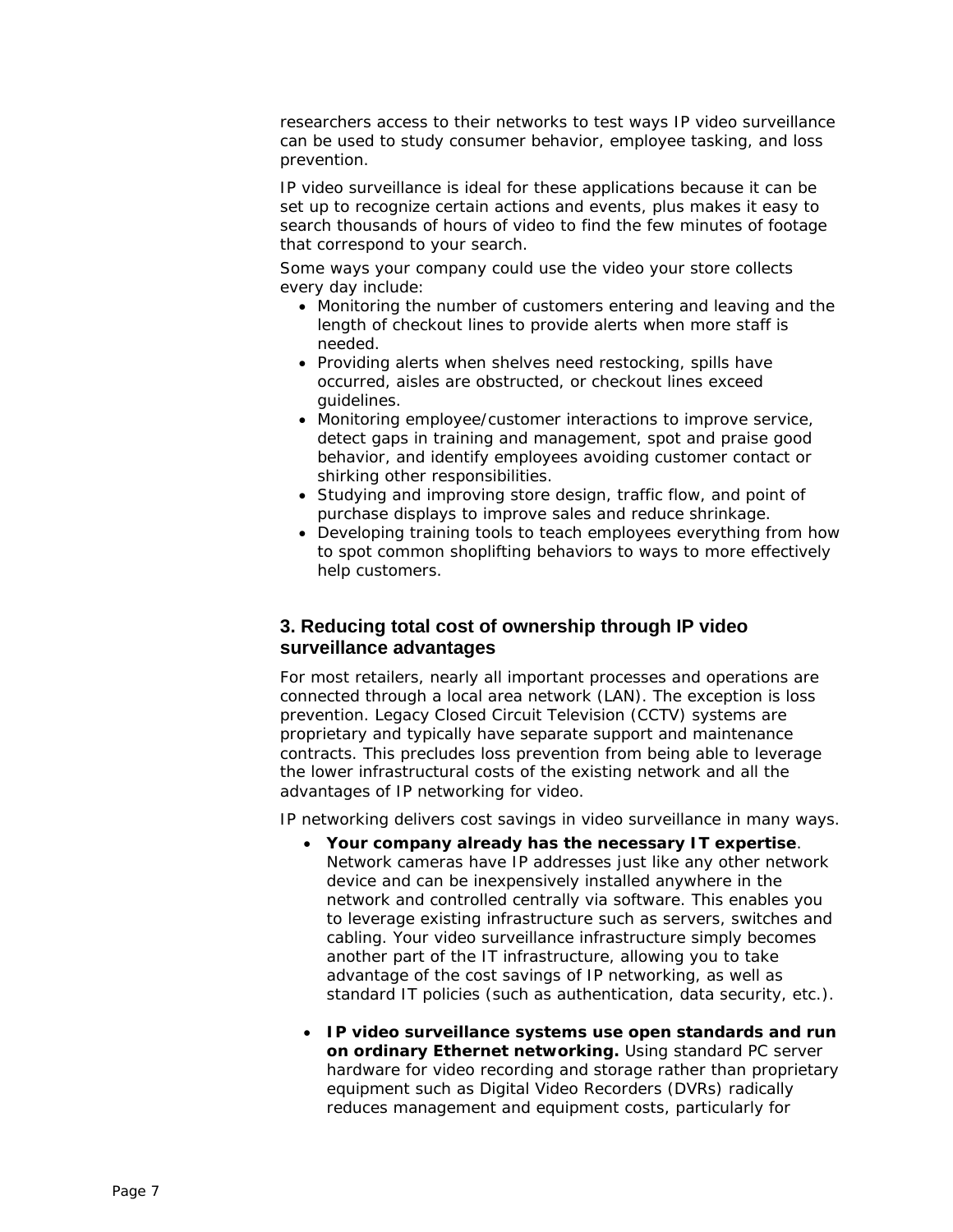<span id="page-7-0"></span>larger systems where storage and servers are a significant portion of the total solution cost.

- **Availability of powerful software management tools for monitoring, accessing and storing video.** Software makes it easy to add additional powerful capabilities such as combining video evidence with time-lined POS transaction data or integrating video with cash register transaction data for advanced, flexible searching and analysis.
- **Easy, future-proof installations with commercial off-theshelf (COTS) components.** Installation can be done in stages, integrating your analog CCTV system with your network video solution. As analog cameras reach their end of life, you replace them with network cameras that simply plug into the network.
- **Greater archiving capabilities and storage reliability.** Surveillance videos can be transferred through the network to off-site storage just like any other data and stored on standard servers.
- **Ability to scale capacity and performance.** Products like Milestone Systems XProtect™ Corporate provide support for multiple servers, sites and cameras, allowing your system to grow easily with your organization.

#### **4. Saving staff time through centralized management and remote accessibility**

Part of the problem with analog video is that it's usually only available at the store. Each camera has a cable that feeds its video into a monitor and, unless you have a network video recorder, a local recording device. If someone in another store or headquarters wants to monitor what's going on in a store or see a particular incident, the video has to be recorded and mailed.

By having cameras connected to a network, you can achieve a higher level of surveillance with less people. Loss prevention personnel can monitor many locations from one office. Live camera feeds can be accessed over the Internet from any location, making it easy to check out an alert or event from any computer, laptop or other device with a wired or wireless Internet connection.

#### **5. Network camera advantages**

While traditional analog cameras can only provide the equivalent of 0.4 megapixel resolution, network (digital) cameras can deliver up to 16 times greater resolution, cover a larger area, and provide superior digital zoom capabilities. This can translate into such rich detail as the numbers on a license plate or the name on an employee badge. Their progressive scanning (versus analog interlaced scans) also produces better detail within a moving image such as a person running away.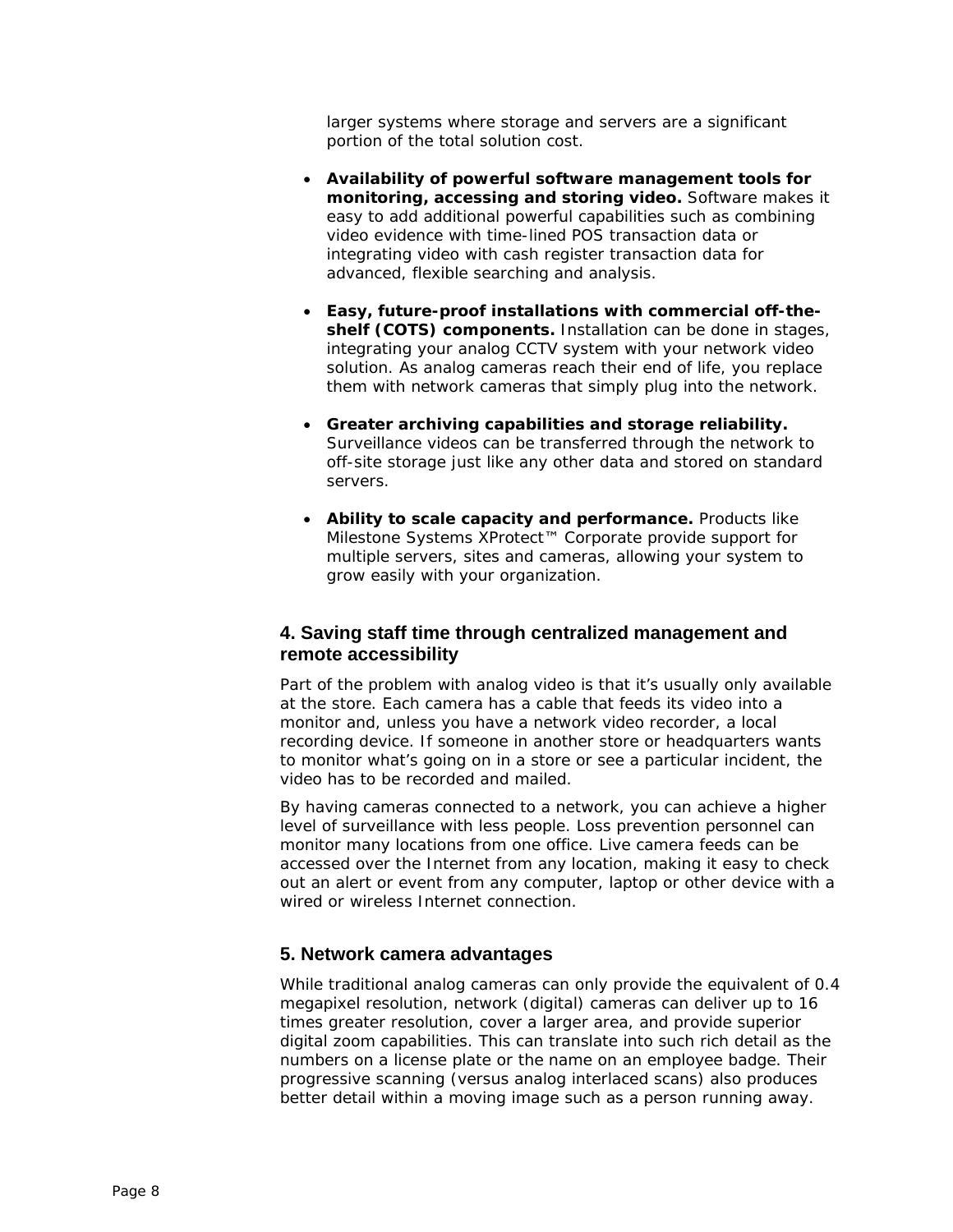Network cameras are also less expensive to install. They don't even require a power outlet. Using Power over Ethernet (PoE) technology, you can power a camera with same cable used for connecting it to the network. PoE also enables easier application of uninterruptible power supplies (UPS) to ensure 24 hours a day, 7 days a week operation.

Switching to network cameras is actually common sense. If you were going out to buy a camera right now for personal use, what would you get, analog or digital? You would buy digital. It offers the greatest return on your investment and opens the door to all kinds of valueadded features through connection to the rest of today's digital world.

Other digital camera advantages include:

- Intelligence at the camera level includes detection of motion, directional motion, abandoned objects, object removal, human presence, camera tampering, identification, and digital pan/tilt/zoom (PTZ).
- Network cameras can be equipped with image buffers that save and send the images collected before and after an alarm occurred.
- On a network, network cameras can be monitored, managed and updated just like any network device.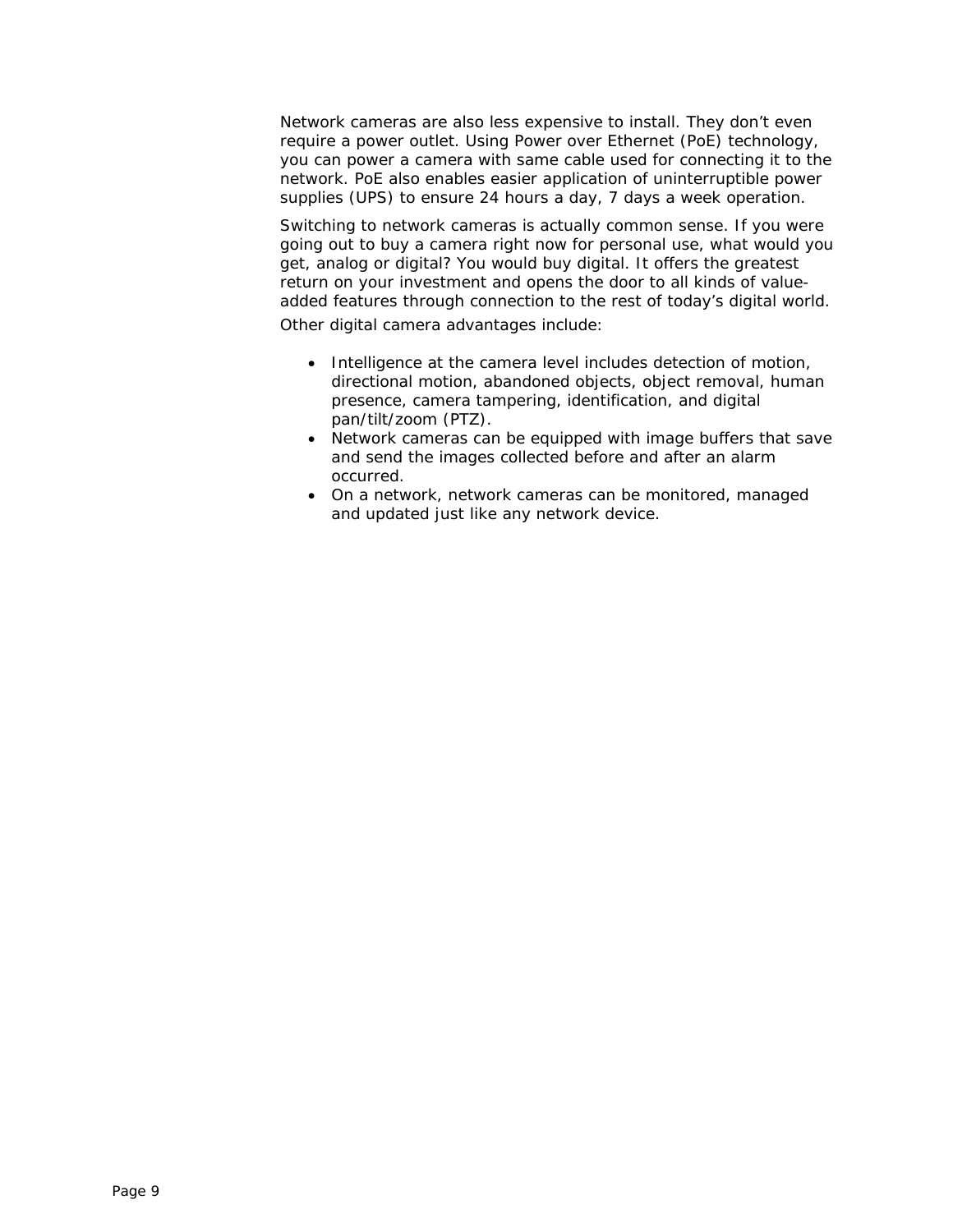# <span id="page-9-0"></span>**Making the transition to IP video surveillance**

Any retailer using analog video surveillance today can profit from the switch to IP video surveillance. The best part is you don't have to do it all at once. You can do it in stages. You can start with pilots at one or more locations. You can also install IP video surveillance systems in new and old installations, running hybrid digital-analog systems while you wait for your analog systems to reach their natural "end of life." The ability of IP video surveillance systems such as Milestone Systems' XProtect to integrate digitized video from analog cameras with digital camera data enables you to manage all your surveillance operations with a single solution. This makes it easy to do the transition in phases.

Should you make the move to IP video surveillance? The real question is, can you afford not to? IP video surveillance is now a proven and well-established solution. Its benefits are already being reaped by major retailers around the world. The longer you wait to switch to this clearly superior, cost-effective technology, the less competitive your business becomes. Falling behind in the use of IP video surveillance could, literally, close down the store.

#### **The benefits of transition from analog-based to IP-based video surveillance**



**Traditional Proprietary DVR** 

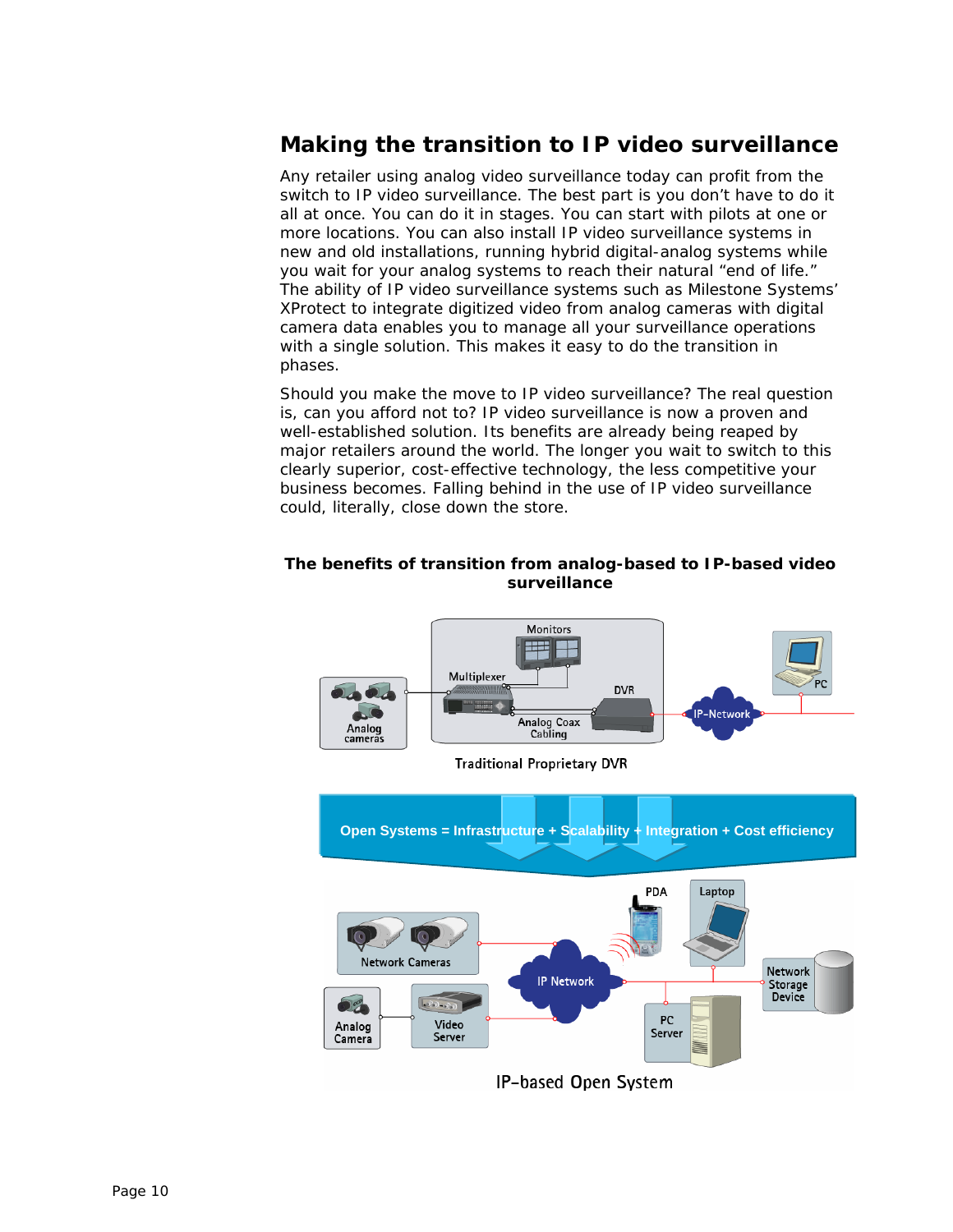# <span id="page-10-0"></span>**Milestone Systems**

**Market leader.** Milestone Systems is the global market leader in open platform IP video management software. Milestone's XProtect products operate as the core of your surveillance systems: connecting, sharing and managing all devices through a single interface that is easy to learn and operate.

**Easy to use.** The XProtect platform is easy to use, proven in operation and scales to support unlimited devices. XProtect products support the widest choice of network video hardware and are designed with an Application Programming Interface (API) that integrates seamlessly with other manufacturers' systems.

**Best-of-breed.** Using XProtect, you can build scalable, "best of breed" solutions to video enable your business, reduce cost, optimize processes, protect assets and ultimately increase value in your company's products and services.



Copyright Milestone Systems 2008